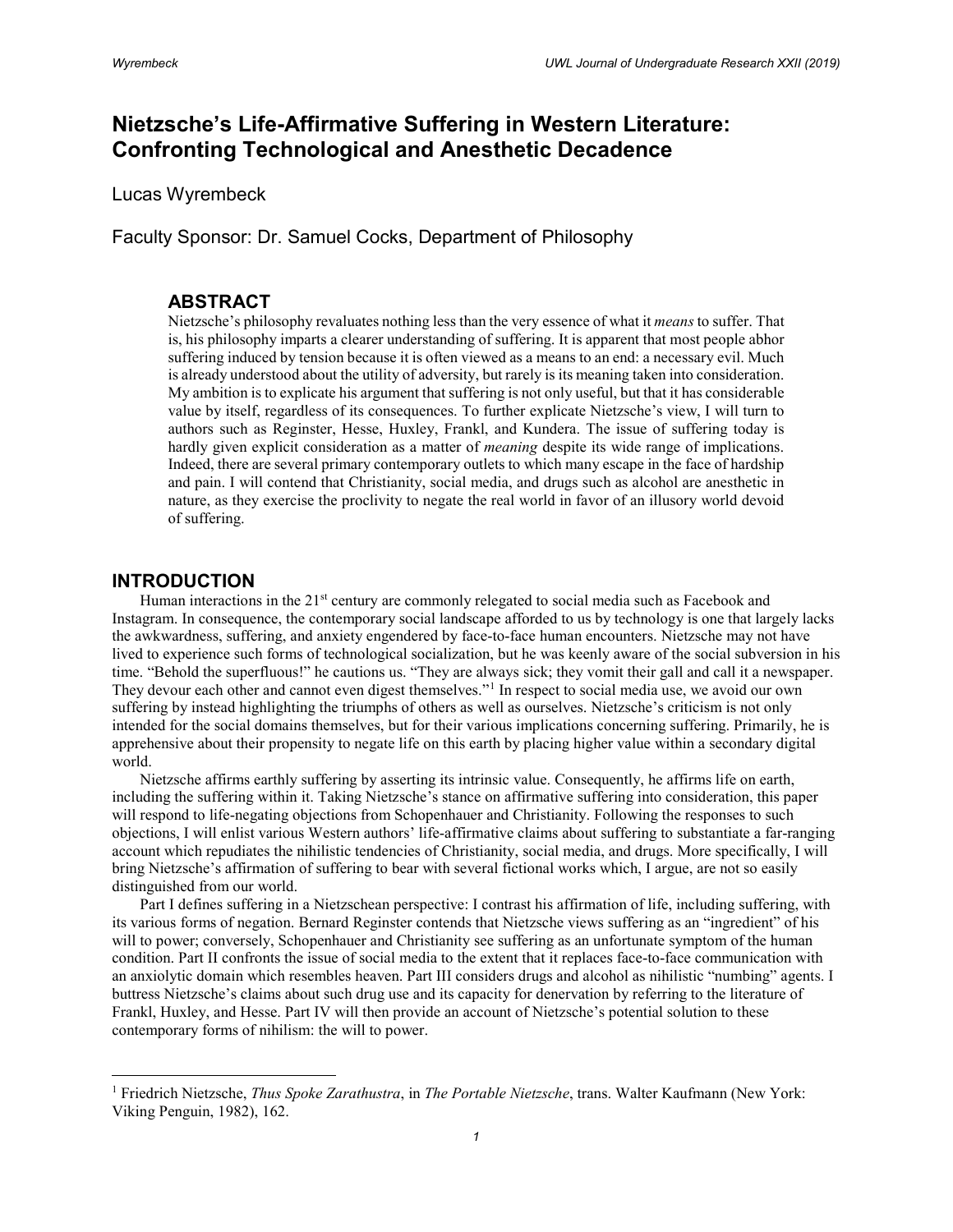### *Part I: Affirmative Suffering and Negation of Earth*

Let me begin by describing what suffering *is like* from an existential perspective. Suffering consists of pain induced by strife, tension, and conflict—both physical and emotional. The common approach from which to view strife and war is to avoid such things at all costs. At best, hardship is typically valued as a means to a peaceful and gratifying end. Nietzsche reverses the value assessment between resistance and achievement: the end itself is still meaningful, but the path to achieving such a goal has value by itself, no matter the outcome. Indeed, even the most trying circumstances have considerable meaning—*especially* the most trying circumstances. To find meaning in the suffering is to affirm life itself.

To oppose the affirmation of life, Schopenhauer will argue in favor of a pessimistic school of thought which renounces suffering. Schopenhauer's pessimism insists that life can be reduced to an 'unquenchable thirst,' a "lack that can never be fulfilled."[2](#page-1-0) Schopenhauer acknowledges that life is mired in challenges comprised of suffering, boredom, and endless desires.

Rather than face life's challenges with Nietzschean courage and optimism, Schopenhauer thinks we should avoid suffering at all costs. As a result, Schopenhauerian happiness amounts to the brief respite from suffering in which we temporarily satisfy our desires. The satisfaction, however, does not last. The attainment of any goal is followed by desire for a *new* goal. Such is the constitution of man's "will to life": he continually "strives" to achieve more. Schopenhauer writes in *The World as Will and Representation*, "Therefore, so long as our consciousness is filled by our own will, so long as we are given up to the throng of desires with its constant hopes and fears, so long as we are the subject of willing, we never obtain lasting happiness or peace."[3](#page-1-1) Indeed, Schopenhauer keenly observes two possible outcomes following the attainment of any desire: either we move on to a new desire or we fall prey to boredom.

Schopenhauer dismisses boredom as a viable option. In its place, he concedes that our best alternative is to negate the will to life on this earth. Reginster explains how "Schopenhauer's pessimistic response "'remains stuck' in the Christian moral perspective because…he continues to subscribe to the Christian view that suffering is evil and to the ideal of a life free from suffering."[4](#page-1-2) This solution to negate life is predicated upon Schopenhauer's presupposition that the ephemeral feeling of satisfaction is *not worth* the prerequisite suffering to achieve it. In this philosophy is Nietzsche's conception of nihilism: "*That the highest values devaluate themselves.*"[5](#page-1-3) The object of suffering, then, is without inherent value because it only functions as a means to achieve the end of a goal. At best, the brief moment of completion is only a short respite from the suffering endured.

As a solution, Schopenhauer suggests a "renunciation" of desire by negating the will to life, which is also the will to desire. "The negation of the will is a 'cure,' whereas satisfactions of desires can be at best mere 'palliatives, anodynes.'"[6](#page-1-4) Schopenhauer maintains that the negation of the will is made for the same reason we have desires: to relieve pain. He argues that the achievement of a desire is a mere provisional "palliative," whereas the denial of the will through renunciation eliminates pain more thoroughly. Such a conclusion drawn upon suffering is ultimately born of hedonism and cowardice, as it belies man's capacity to endure resistance and derive intrinsic meaning from the experience.

Nietzsche critiques Schopenhauer's life-negating solution by revaluating the *essence* of suffering. For Nietzsche, suffering is not just a means by which we satisfy a desire; nor is desire reducible to the mere absence of pain. Indeed, it is necessary to *have* a desire, or a thing worth suffering for. On the other hand, Nietzsche thinks we should value the painful experience by which we achieve our goals just as well as we value the goal itself. Nietzsche buttresses his revaluation by proving that suffering is not only derivatively valuable, but that it is desirable for its own sake.[7](#page-1-5)

To substantiate this claim, Nietzsche revaluates the concept of happiness. Quite often, happiness is perceived in a Schopenhauerian sense as the absence of pain. Nietzsche challenges this position by considering happiness not in opposition to suffering, but *in union* with it—as a marriage of meaning. In other words, suffering is not the antithesis of happiness; the two are better understood as two sides of the same coin of being—as "sisters," he contends. "How little you know of human *happiness*, you comfortable and benevolent people, for happiness and unhappiness are

<span id="page-1-0"></span><sup>2</sup> Bernard Reginster, *The Affirmation of Life: Nietzsche on Overcoming Nihilism*, (Cambridge, MA: Harvard University Press, 2006), 170.

<span id="page-1-1"></span> $3$  Ibid.

<span id="page-1-3"></span><span id="page-1-2"></span><sup>&</sup>lt;sup>4</sup> Ibid., 161.<br><sup>5</sup> Friedrich Nietzsche, *The Will to Power*, trans. Walter Kaufmann (New York: Vintage Books, 1968), 9.

<span id="page-1-4"></span><sup>6</sup> Reginster, *The Affirmation of Life: Nietzsche on Overcoming Nihilism*, 175.

<span id="page-1-5"></span><sup>7</sup> Ibid., 15.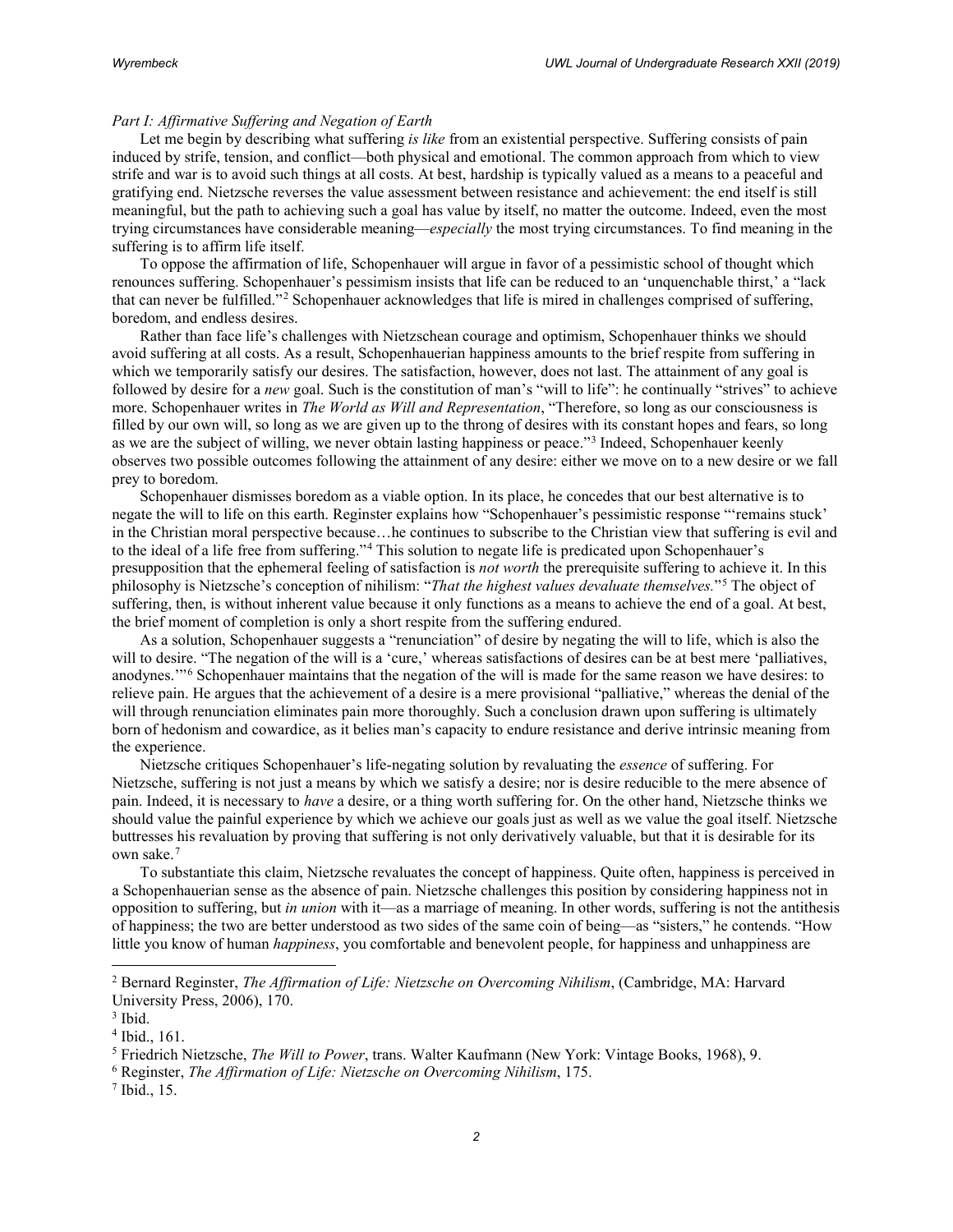sisters and even twins that either grow up together or, as in your case, *remain small* together."[8](#page-2-0) Reginster clarifies Nietzsche's meaning by referring to suffering as an "ingredient" of happiness. If we are to accept that happiness and suffering are indeed intertwined, then this, according to Nietzsche, should compel a revaluation of suffering. Taken from this perspective, we can conclude that suffering is the foundation of Nietzsche's life-affirmative "will to power."

In considering the affirmation of life, the will to power is best understood as man's "overcoming of resistance."[9](#page-2-1) Indeed, this "power" at the center of man's drive appears to contrast Schopenhauer's "will" to alleviate pain. Nietzsche's critique of the will suggests that man's primary drive is not to reduce pain, but to *affirm* it. The crux of Schopenhauer's argument is that he neglects that which is tantamount to the human condition: man is made to suffer. Nietzsche confronts this issue by accepting it and reversing the perspective from which we view suffering. "Peak and abyss—they are now joined together," writes Nietzsche. "You are going your way to greatness: now that which has hitherto been your ultimate danger has become your ultimate refuge."<sup>[10](#page-2-2)</sup> To exclusively value the pleasantries of life—the moments divorced from pain—is to castrate the human experience. If suffering is part of life, and life is worth living, then suffering on this earth should not only be endured, it should be *celebrated.*

The Christian panacea to earthly suffering is Heaven: "the ultimate end and fulfillment of the deepest human longings, the state of supreme, definitive happiness."<sup>[11](#page-2-3)</sup> Christianity will confront Nietzsche's affirmation of suffering by reducing it back to an object like Schopenhauer's "will." In a word, Christian ideology subordinates earthly experiences to determinate content: our actions in this world are valued in accordance with their afterworldly significance. Indeed, Paul the Apostle writes that "our light and momentary troubles are achieving for us an eternal glory that far outweighs them all."[12](#page-2-4) That is, the "momentary troubles" on earth are worth suffering as a means to reach Heaven. Such a philosophy is nihilistic because it reduces the earthly life to an object devoid of meaning *by itself*. The Christian human experience, then, has no *intrinsic* meaning.

One might object to this critique of Christian nihilism by arguing that a human life could be meaningful in this world *and the next*. Such a response seems reasonable, though it contains one critical semantic contradiction: an earthly life cannot have intrinsic value if it is lived *for* the afterlife. The subtle contradiction in the objection to what I will consider a "dual-meaning" existence is that the earthly life's value is contingent upon its afterworldly consequence; whereas a divine life has intrinsic value because Christian ideology values the *next* world as the ultimate goal. In other words, it is logically impossible for life to be an object and a subject of consequence at the same time, as both items are semantically opposite one another.

Christianity's most compelling solution to life, the alleviation of earthly suffering through Heaven and its "collection of refreshments, palliatives, and narcotics,"[13](#page-2-5) turns out to be self-defeating. Christ explains in the Gospel of Matthew, "Whoever exalts himself will be humbled, and whoever humbles himself will be exalted."[14](#page-2-6) Christ's message is germane to the affirmation of life because he negates this world in exchange for another. He urges us, in this passage, to renounce our earthly existence so that we might reach Heaven. By reducing the earthly life to an object, Heaven loses its claim to meaning because the earthly proving grounds upon which meaning was determined has been objectified. This critique begs the question of Christianity: can something be intrinsically valuable if it is founded upon nihilism? Nietzsche provides a solution to the problem with his perspectivism on suffering:

Distress, whether of the soul, body, or intellect, cannot of itself give birth to nihilism (Le., the radical repudiation of value, meaning, and desirability). Such distress always permits a variety of interpretations. Rather: it is in one particular interpretation, the Christian-moral one, that nihilism is rooted.[15](#page-2-7)

Nietzsche takes issue with the narrowness in which Christianity considers suffering. It is obvious that Christianity places its emphasis upon the eternal bliss and joy associated with Heaven. Nietzsche argues that

 $\overline{\phantom{a}}$ 

<span id="page-2-0"></span><sup>8</sup> Friedrich Nietzsche, *The Gay Science*, trans. Walter Kaufmann (New York: Vintage Books, 1974), 270.

<span id="page-2-1"></span><sup>9</sup> Reginster, *The Affirmation of Life: Nietzsche on Overcoming Nihilism*, 132.

<span id="page-2-3"></span><span id="page-2-2"></span><sup>&</sup>lt;sup>10</sup> Nietzsche, *Thus Spoke Zarathustra*, 264.<br><sup>11</sup> Catholic Church, "Heaven," in the *Catechism of the Catholic Church*, 2nd ed. Vatican City: Libreria Editrice Vaticana, 1997.

<span id="page-2-4"></span><sup>&</sup>lt;sup>12</sup> 2 Cor. 4:17 (New International Version).

<span id="page-2-5"></span><sup>13</sup> Friedrich Nietzsche, *On the Genealogy of Morals*, trans. Walter Kaufmann (New York: Vintage Books, 1989), 130.

<span id="page-2-6"></span><sup>&</sup>lt;sup>14</sup> Mt. 23:12 (English Standard Version).

<span id="page-2-7"></span><sup>15</sup> Nietzsche, *The Will to Power,* 7.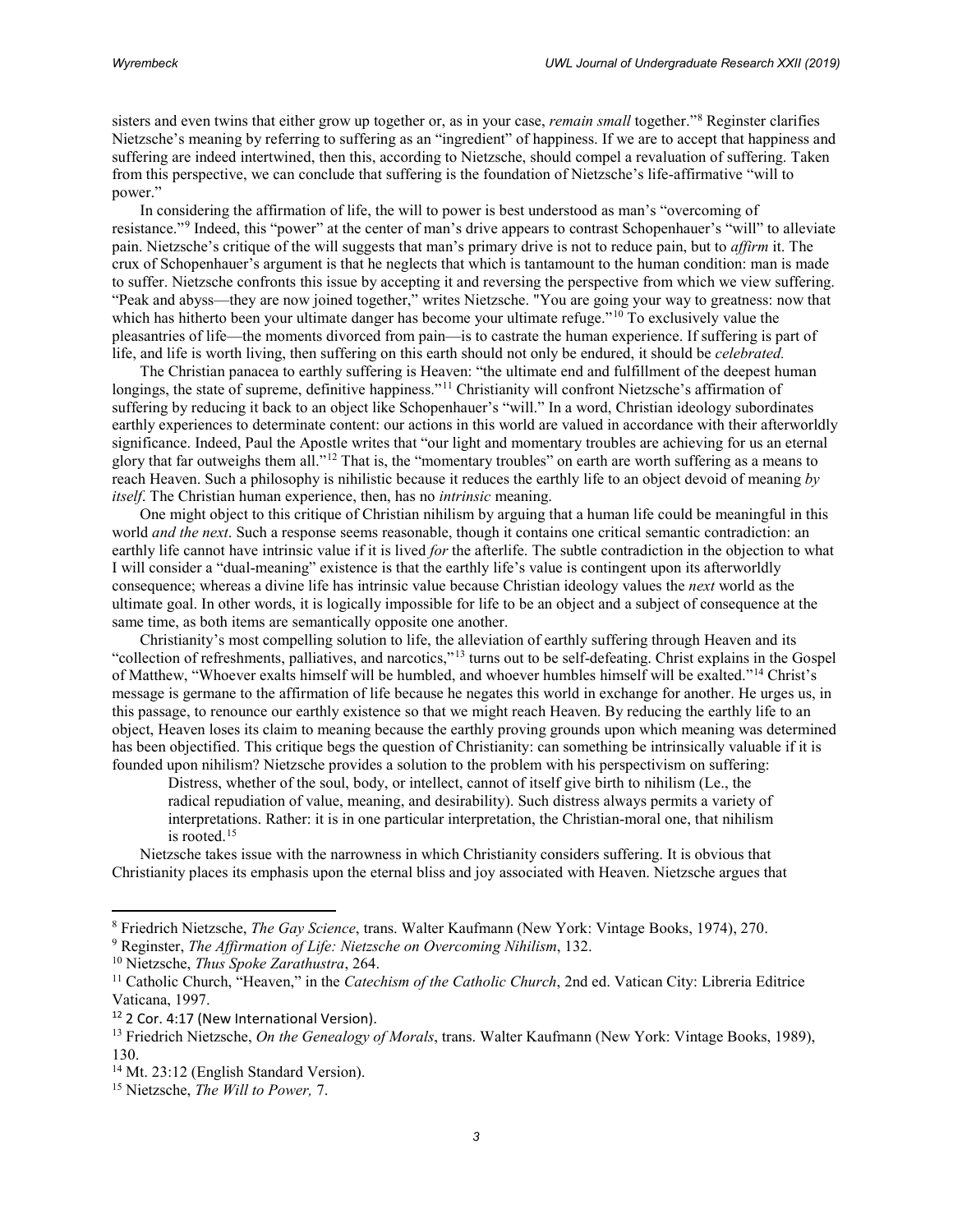suffering does not have to be negated as it is for Christians and Schopenhauer. Nietzsche implores us to seek out challenges, to "praise" them for their intrinsic value. "Praised be what hardens!" he proclaims. "I do not praise the land where butter and honey flow."[16](#page-3-0) Nietzsche's Zarathustra not only cherishes hardship, he condemns the nihilistic Christian paradise and its lack of woe. To wish for Heaven is to wish for an end of earthly suffering. In a word, the longing for Heaven is parallel to Schopenhauer's negation of the will. Nietzsche objects to such an "afterworldly" attitude because it disqualifies us from affirming life. To affirm life, we must not only affirm the blissful moments, we must "relish" the sour, thereby redeeming *all* of life.[17](#page-3-1) The Christian ideal of eternal peace prohibits the exhaustive affirmation of life because Nietzsche's standard for affirmation compels us to say "yes" to *all* of life, including the most challenging hours. $18$ 

To seek paradise beyond this world is to ignore our existential constitution: man is made to suffer, to bear a heavy load. Such a condition, however, need not be despised. Rather, the tragedy and chaos that constitute life are to be *wished for*—not just once, but for all time. This is the implication of Nietzsche's greatest testimony to the affirmation of life: the eternal recurrence. He proposes a hypothetical situation in which a demon tells us that we will live the same life "innumerable" times over again, each a perfect replica of all the others. What would be our response to such a reality? Would we "gnash our teeth" in frustration, or would we praise the demon for delivering us his message? The mere possibility of this situation is unimportant; Nietzsche is more concerned with how we might *react* to the idea. He asks us: "how well disposed would you have to become to yourself and to life *to crave nothing more fervently* than this ultimate eternal confirmation and seal?"<sup>[19](#page-3-3)</sup> If I embrace my suffering, which is a core element of existence, then I will not reel upon hearing my recurring fate. Instead, I will "crave" the opportunity to relive my suffering and affirm my life. To illustrate Nietzsche's criticism of the "afterworldly," let us evaluate a few literary manifestations of nihilism versus meaningful suffering.

Milan Kundera implies that Heaven is the "lightness" of being, as illustrated through his character, Sabina. "The longing for Paradise," he writes "is man's longing not to be man."<sup>[20](#page-3-4)</sup> Attachment of meaning to the earth, to man itself, is heavy and arduous; whereas the *reprieve* from earthly suffering through "Paradise" is light.

Hermann Hesse asserts in his essay "Zarathustra's Return," "Don't you feel that your pain can bear fruit? That your suffering can become a privilege, a call to the highest things."<sup>[21](#page-3-5)</sup> This is the positive attitude Nietzsche has in mind when he urges us to appreciate the role of suffering in our lives. Indeed, if the affirmation of life demands a *will* to tension, then the incurred suffering is a "privilege."

Viktor Frankl, a Holocaust survivor and founder of logotherapy, developed an affirmation of life during his time spent as a prisoner in Auschwitz. His philosophy engenders an optimistic view on the tragedy of life, uncannily similar to Nietzsche's perspectivism. That is: "even the helpless victim of a hopeless situation, facing a fate he cannot change, may rise above himself, may grow beyond himself, and by so doing change himself. He may turn a personal tragedy into a triumph."[22](#page-3-6) This is what Nietzsche means when he calls for a revaluation, a "redemption" of life's afflictions.

Frankl received a letter from Jerry Long, a patient who was paralyzed from his neck down during a serious accident when he was seventeen. Despite his immobility, Long adopted a life-affirmative philosophy wherein he *appreciated* his tribulation:

"I broke my neck, it didn't break me. I am currently enrolled in my first psychology course in college. I believe that my handicap will only enhance my ability to help others. I know that

without the suffering, the growth that I have achieved would have been impossible.<sup>[23](#page-3-7)</sup>

Frankl believes life can always retain its value, no matter the consequence. The fact that Long turned his accident into a triumph is evidence that life's meaning is not derived from its consequences, but from *life itself*. According to

<span id="page-3-7"></span><sup>23</sup> Ibid., 148.

<span id="page-3-0"></span><sup>16</sup> Nietzsche, *Thus Spoke Zarathustra*, 265.

<span id="page-3-1"></span><sup>17</sup> Robert C. Solomon & Kathleen M. Higgins, *What Nietzsche Really Said*, (New York: Schocken Books, 2000), 205.

<span id="page-3-2"></span><sup>18</sup> Reginster, *The Affirmation of Life: Nietzsche on Overcoming Nihilism*, 219.

<span id="page-3-4"></span><span id="page-3-3"></span><sup>&</sup>lt;sup>19</sup> Nietzsche, *The Gay Science*, 274.<br><sup>20</sup> Milan Kundera, *The Unbearable Lightness of Being*, trans. Michael Henry Heim (New York: Harper Perennial Modern Classics, 2009), 296.<br><sup>21</sup> Hermann Hesse, "Zarathustra's Return," in *If the War Goes On*, trans. Ralph Manheim (London: Pan Books,

<span id="page-3-5"></span><sup>1978), 93.</sup>

<span id="page-3-6"></span><sup>22</sup> Viktor E. Frankl, *Man's Search for Meaning: An Introduction to Logotherapy*, trans. Ilse Lasch (Boston, MA: Beacon Press, 1992), 147.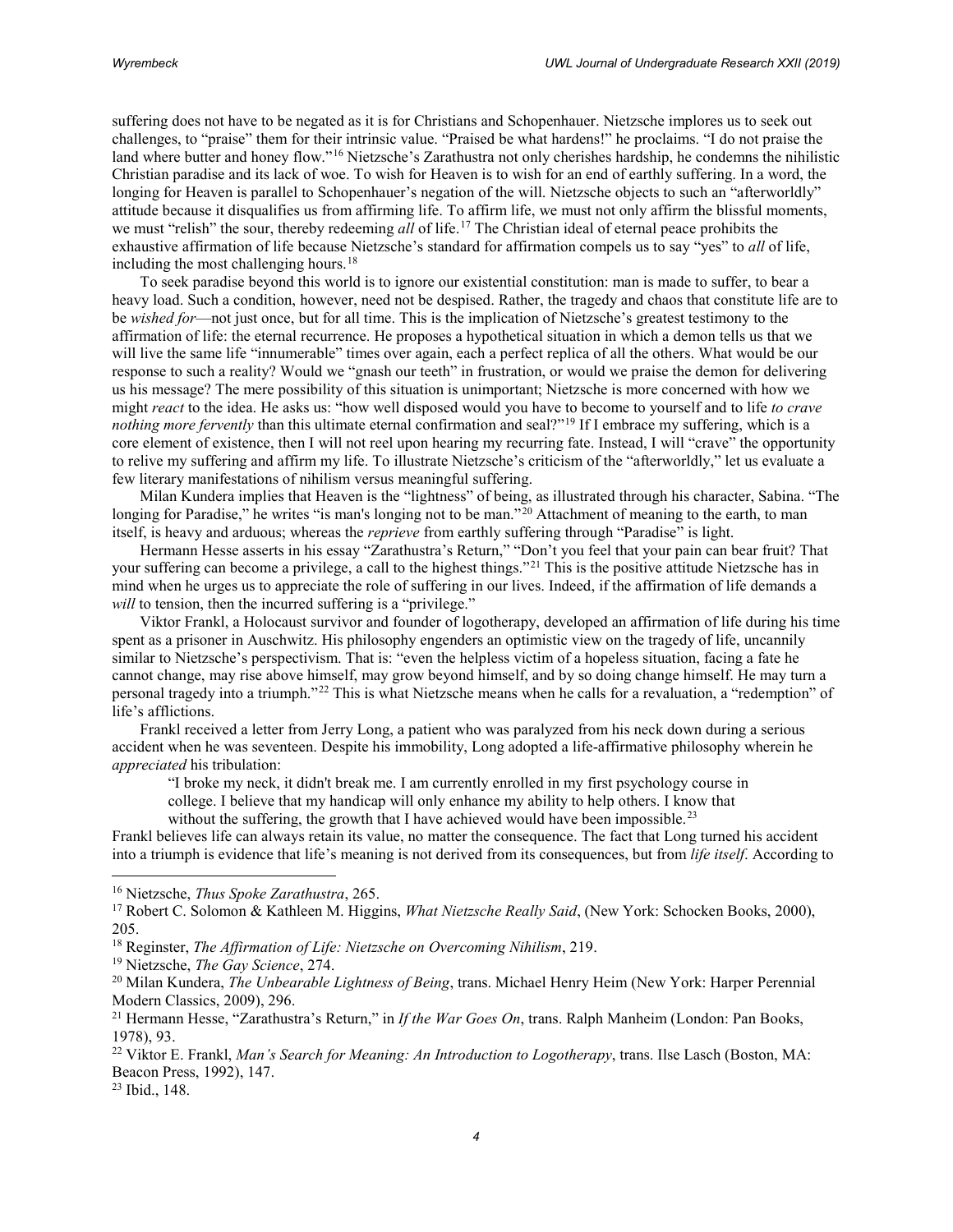Frankl, "In view of the possibility of finding meaning in suffering, life's meaning is an unconditional one, at least potentially."[24](#page-4-0) Nietzsche clarifies the unconditionality of life through Zarathustra. "You say it is the good cause that hallows even war? I say unto you: it is the good war that hallows any cause."<sup>[25](#page-4-1)</sup> Indeed, the "war" of life is not justified by conditional ends like Heaven or desire. Rather, it is the arduous *nature* of life which gives value to its calamity.

While this last case considers the implications of life-changing accidents, Nietzsche does not limit the scope of suffering to such extreme conditions. For Nietzsche, life is a ceaseless struggle to manifest the will to power. Suffering, consequently, is borne *throughout* the human experience—not just in times of severe distress. The degree to which we suffer is what separates individual segments of life; what unifies the human experience is suffering itself. In other words, we can discern suffering in almost all moments, even in mundanity. Suffering visits us when we cook a challenging meal, when we exercise—even when we speak with other people. While these ordinary experiences might not invite meaning obviously, their significance can still impart value if we choose to grant them our consideration. That is, we can view suffering during *any* moment as valuable due to its unity with the will to power. Consider, for instance, the implications of physical exercise in respect to the suffering it induces. A common approach is to view the activity as a means to an end. That is, we often think of exercise merely to promote our health or to build our body. Nietzsche retorts to this sentiment with a view of suffering as an end by itself, no matter how mundane. "The time is gone when mere accidents could still happen to me,"<sup>[26](#page-4-2)</sup> he writes. Nietzsche means that *all* events have a purpose, a value: the will to power. Each moment, then, is potentially valuable as an opportunity to cherish suffering and affirm life.

#### *Part II: Social Media's Absence of Suffering*

We live in a social environment where technology thoroughly dominates the means by which we communicate and digest information. Indeed, the accessibility and instantaneity of social media like Facebook and Instagram have entirely transformed the normativity of socialization. In considering the implications of life affirmation relative to today's social media, it is necessary to ask: how is suffering depicted within social media platforms? While the answer is quite obvious, its implications are woefully understated. Social media portrays the highlights and successes of a person's life, while rarely acknowledging the low points, frequent failures, obstacles, and anxieties. Such a scant illustration of the human condition appears nihilistic due to its underrepresentation of suffering. Given that the desire for meaningful suffering is a prerequisite to the affirmation of life, social media falls short of Nietzsche's standard. In a word, we adopt a form of Schopenhauerian escapism when we abandon the real world for its digital counterpart. In consequence, I contend that social media is akin to Heaven in its decadence and aversion from suffering. While fewer people today hold fast to their Christian faith than in previous times, it seems that the anxiolytic role of heaven has largely been replaced by social media.

By declaring the death of the Judeo-Christian God, Nietzsche also posited that He would be replaced by an earthly form of nihilism. Nietzsche lived long before the invention of our social media apps, but he certainly deplored the prevalence of newspapers. "That everyone may learn to read, in the long run corrupts not only writing but also thinking. Once the spirit was God, then he became man, and now he even becomes rabble."[27](#page-4-3) Nietzsche's conclusion is in part due to his view that groups of people tend to congregate as a means to avoid the suffering induced by honest introspection. Indeed, it is far easier to sign into Facebook and *immerse* ourselves with the joys of others than to critically address the suffering in our own lives. From a Nietzschean perspective, "your love of the neighbor is your bad love of yourselves."[28](#page-4-4) Nietzsche suggests that our aversion from ourselves and flight to others is not only made of curiosity, but by a lack of courage to face the truth.

In *The Unbearable Lightness of Being*, Milan Kundera establishes a positive relationship between privacy and honesty. He suggests that the truth is attainable only for those who divorce themselves from the eye of the public. "For Sabina, living in truth, lying neither to ourselves nor to others, was possible only away from the public: the moment someone keeps an eye on what we do, allowances for that eye, and nothing we do is truthful."<sup>[29](#page-4-5)</sup> Such "allowances" exist today in the form of editing social media content. "Editing," I will argue, is no more than a euphemism for *lying*. The truth is often mired in tension, awkwardness, and fear. Nietzsche takes issue with the

<span id="page-4-1"></span><span id="page-4-0"></span><sup>24</sup> Ibid., 151. 25 Nietzsche, *Thus Spoke Zarathustra*, 159. 26 Ibid., 264.

<span id="page-4-5"></span><span id="page-4-4"></span>

<span id="page-4-3"></span><span id="page-4-2"></span><sup>27</sup> Ibid., 152. 28 Ibid., 172. 29 Kundera, *The Unbearable Lightness of Being*, 112-113.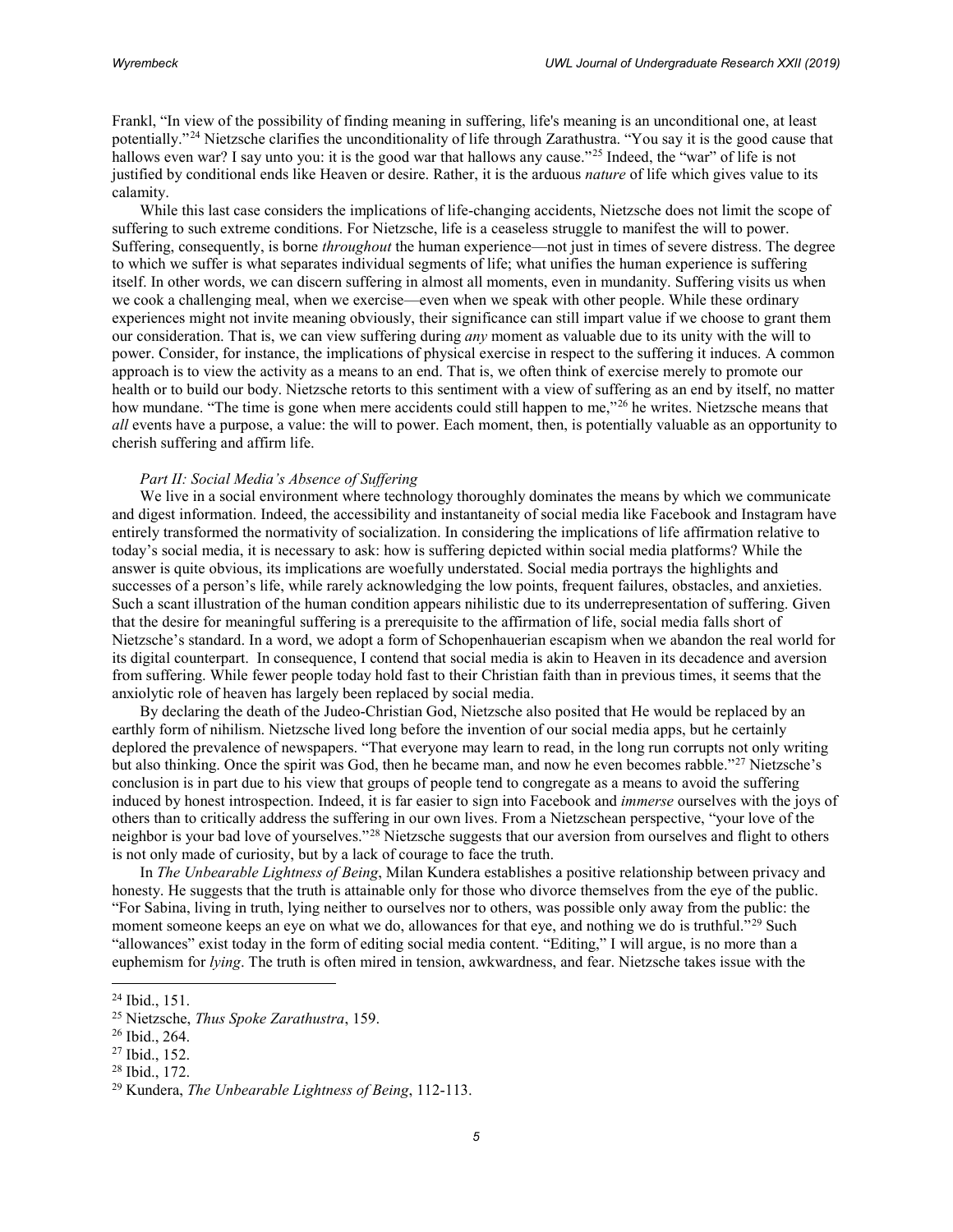aversion of truth because it disqualifies us from affirming the only reality we know. "What do they really want?" Nietzsche asks. "At least to *represent* justice, love, wisdom, superiority—that is the ambition of the 'lowest,' the sick."<sup>[30](#page-5-0)</sup> Nietzsche and Kundera think we should embrace the truth about ourselves; how else can we hope to grow, without first having a foot in reality?

The deceptive temptation of social media's paradisal environment is antithetical to Nietzsche's affirmation of life. The allure of its decadence compels deception. Decadence, for Nietzsche, is ensconced in nihilism because it negates resistance and thus deludes man's will to power. "You invite a witness when you want to speak well of yourselves; and when you have seduced him to think well of you, then you think well of yourselves…And thus you speak of yourselves to others and deceive the neighbor with yourselves."[31](#page-5-1) Here, Kundera's "lightness" is brought to bear, as the weight of the world's anxieties vanish within the decadence of social media. That is, we negate the will to power, or the realization of our drives, when we exalt the lie by diminishing the truth through digital means. In contrast, "The heavier the burden, the closer our lives come to the earth, the more real and truthful they become."<sup>[32](#page-5-2)</sup> Kundera's thinking reflects social media's kinship with Heaven, as both are bereft of suffering and the affirmation of life.

The dopamine response triggered by the reception of "likes" and "favorites" only succeeds in affirming the false identity depicted online. In a word, the aggregation of online popularity and approval is, at best, the affirmation of a lie. In other words, even the most honest social media user can only *depict* his suffering; he cannot affirm it because, as depicted, it is not *in this world*, but online. Any attempt to garner affirmation of his online identity only distances his affirmation of reality, of *real* suffering, and, therefore, of life itself.

Tolkien's Ring of power behaves similarly to social media in its capacity to avoid real tension. Wearing the ring is akin to fleeing from problems—from our suffering. McKerracher explains, "The 'friction free life' made possible by our smart phones becomes akin to Frodo's ring, tempting a short-term escape from raw confrontations with our immediate situation."[33](#page-5-3) Let me say that the power of the One Ring is akin to Christianity's negation of earth. He who wears the Ring negates the real world in exchange for deception. In consequence, the Ring's power of invisibility robs its wearer of his will to power, his proclivity to face danger. The frequent wearer of the Ring does not only disappear on occasion, "he *fades*…"[34](#page-5-4) Much like social media, the Ring *detaches* its subject from reality, thus eliminating the possibility for the affirmation of life.

Nietzsche asserts that man turns his attention to his neighbor not out of selflessness or care, but out of his refusal to look himself in the eye. Such honest introspection often reveals a body of painful truths about the human condition, so he turns away from himself. "One man goes to his neighbor because he seeks himself; another because he would lose himself. Your bad love of yourselves turns your solitude into a prison."<sup>[35](#page-5-5)</sup> Here, Nietzsche contends that socializing *can* be deceitful to the self if done to avoid introspection, to "lose" himself.

Hesse's *Demian* illustrates man's flight to his neighbor as an escape from his *original*, more personal conflict with *himself*. "Men fly into each other's arms because they are afraid of each other...People are afraid because they have never owned up to themselves."<sup>[36](#page-5-6)</sup> The narrator, Sinclair, struggles to fit in with other groups as an adolescent. He is torn between the light of his family and the darkness of his peers. In the end, his master, Demian, presents a different path: one of solitude and suffering. Hesse asserts, like Nietzsche, that life is suffering, but that we should meet it head on and not avoid it by retreating to the group. "It is easier and sweeter to walk with a people, with a multitude—even through misery,"[37](#page-5-7) Hesse tells us. There will always be an opportunity to flee from tension into the safety of the community, but such a choice is not laudable as far as Nietzsche is concerned. At the very least, man has the constitution to face the truth of his life, with all its hardship. At best, he can find meaning in the struggle to affirm to his suffering. The path to affirmation is, no doubt, a solitary one. As such, social media's decadence impedes our affirmation of this world and all the suffering within it.

 $\overline{\phantom{a}}$ 

<span id="page-5-0"></span><sup>30</sup> Nietzsche, *On the Genealogy of Morals*, 123.

<span id="page-5-1"></span>

<span id="page-5-2"></span><sup>&</sup>lt;sup>32</sup> Kundera, *The Unbearable Lightness of Being*, 5.

<span id="page-5-3"></span><sup>33</sup> David McKerracher, "Virtual Enframing: Social Media's Subsumption of the Other into Theyness." *Stance* 10 (2017), 80.

<span id="page-5-4"></span><sup>34</sup> J.R.R. Tolkien, *The Fellowship of the Ring*, (New York: Del Rey, 2002), 51.

<span id="page-5-5"></span><sup>35</sup> Nietzsche, *Thus Spoke Zarathustra*, 173.

<span id="page-5-6"></span><sup>36</sup> Hermann Hesse, *Demian*, trans. Michael Roloff & Michael Lebeck (New York: First Perennial Classics, 1999), 118.

<span id="page-5-7"></span><sup>37</sup> Hesse, "If the War Goes On", 90.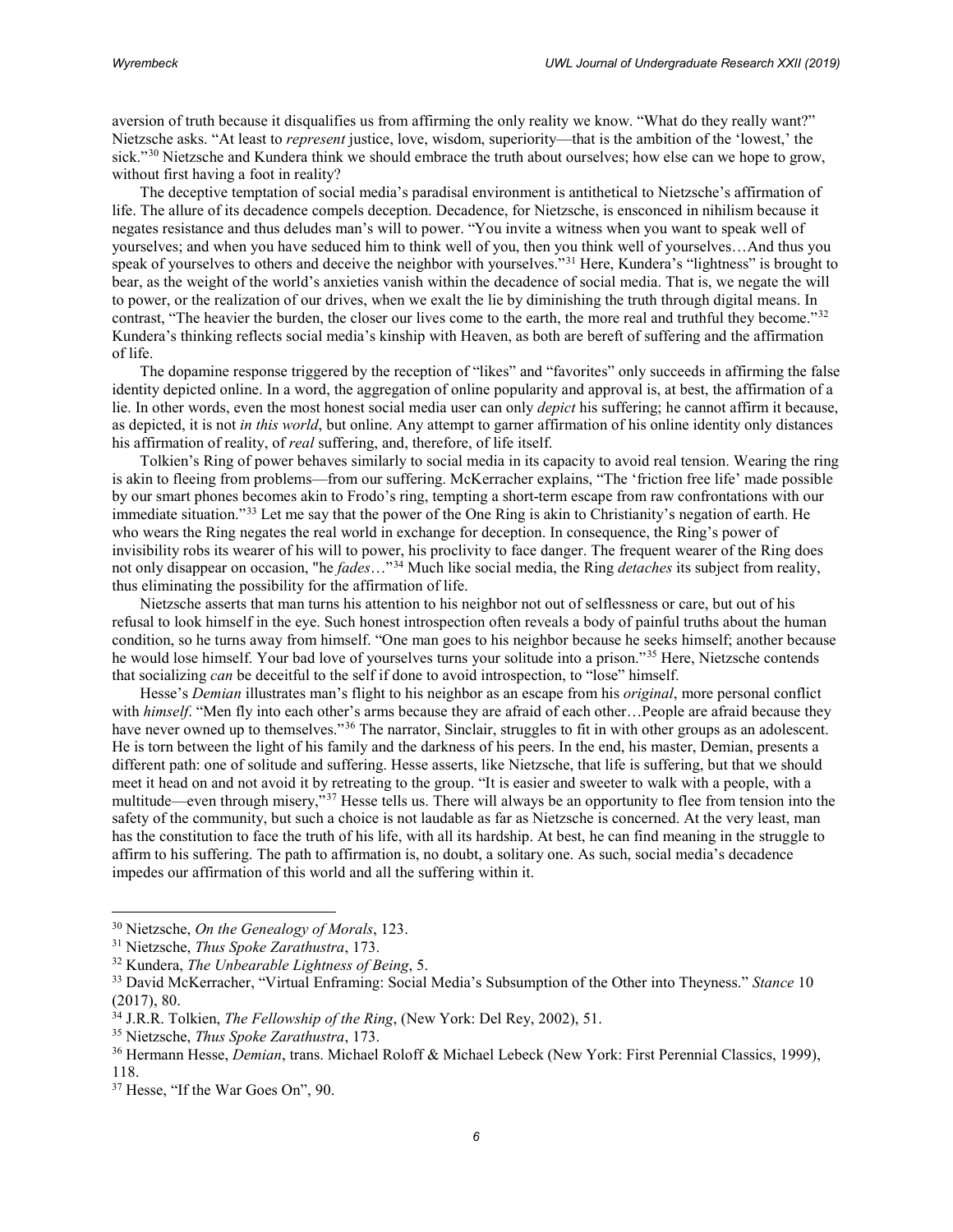## *Part III: Alcohol and Narcotics as Numbing Agents*

Nietzsche is profoundly opposed to the use of drugs—alcohol in particular. He claims that drugs have a numbing effect which stifles man's will to power: his willingness to suffer gladly. On account of Germany's decadence in his time, he asserts that "nowhere else are the two great European narcotics, alcohol and Christianity, so viciously abused."[38](#page-6-0) For Nietzsche, drugs have the same nihilistic roots as Christianity: they negate the real world by replacing pain with an illusory world of decadence. Indeed, "stimulants and brandy" amount to a "forgery in ideals,"[39](#page-6-1) as they veil suffering in the real world and divorce their subjects from intrinsic meaning.

Frankl observes the relationship between drugs and meaninglessness in contexts ranging from war to substance abuse. Meaninglessness is often followed by drug use, due, seemingly, to a nihilistic attitude towards suffering. In other words, drug users judge that suffering has no intrinsic value, so there is no reason to endure it. Annemarie von Forstmeyer found that "90 percent of the alcoholics she studied had suffered from an abysmal feeling of meaninglessness. Of the drug addicts studied by Stanley Krippner, 100 percent believed that 'things seemed meaningless.'"[40](#page-6-2) Therein lies the association between Frankl's observed cases of meaninglessness with drug use.

During his time as a prisoner in concentration camps, Frankl noticed an inverse relationship between the affirmation of suffering and one's inclination towards pleasure. He recalls times when certain prisoners refused to get out of bed and work one morning. They would then begin to smoke a cigarette if one could be found. "At that moment we knew that for the next forty-eight hours or so we would watch them dying. Meaning orientation had subsided, and consequently the seeking of immediate pleasure had taken over."<sup>[41](#page-6-3)</sup> Of course, one need not be a prisoner of Auschwitz to arrive at the same conclusion that suffering is meaningless. *Anyone* can exchange their resilience in the face of adversity for the nihilism that prioritizes pleasure and devalues suffering.

Frankl argues that the present conditions of life, no matter how miserable, can be meaningful until the last moment, so long as we *decide* to realize their intrinsic value. Such a decision often requires courage, which is why Nietzsche asserts, "To be brave is good."[42](#page-6-4) His statement is meant quite literally, as his revaluation of the "good" can be likened to man's willingness to confront tension with courage and joy.

In *Demian,* Hesse manifests Nietzsche's criticism of drugs through the degradation of Sinclair's resolve for suffering. The adolescent turns to alcohol as a resort to the tension in his life. "Nonetheless, I felt wretched. I lived in an orgy of self-destruction and…deep down inside me my soul grieved."[43](#page-6-5) Sinclair is unwilling to confront the hardship in his life, so he frequents bars with his peers. The bar scene, he feels, is quite advantageous due to its noise and the alcohol's ability to stifle the voice inside his head. Despite his overwhelming pessimism towards his struggle, Sinclair seems to be aware of an intrinsic call for courage inside himself. Rather than heed this call to confront his struggle, he quells the inner voice by frequenting bars. He recounts: "I was afraid of being alone for long, was afraid of the many tender and chaste moods that would overcome me..."<sup>[44](#page-6-6)</sup> This "tenderness" is Sinclair's way of understanding his confrontation with the real world and all its suffering and uncertainty.

According to Sinclair, his abusive relationship with alcohol allows him to "protest" and "quarrel" with the world.[45](#page-6-7) More accurately described, Sinclair drinks to *avoid* the real world, not to protest it. In his period of decadence, he realizes that the alcohol does not solve any of his problems or grant him happiness. "I really don't know any longer whether boozing and swaggering actually ever gave me any pleasure."[46](#page-6-8) This account is consistent with Nietzsche's critique of Schopenhauerian life negation: the alcohol not only fails to deliver pleasure to Sinclair; its anesthetic constitution bars the way to life affirmation and positive emotions. It is his mentor, Max Demian, who breaks through to Sinclair and sheds light upon the implications of alcoholism. "It seems to me that going to bars is something genuinely philistine,"<sup>[47](#page-6-9)</sup> Demian remarks. Indeed, the consequences of alcoholism are inherently wanting—both intellectually and existentially—as they deprive a subject of his proclivity to ascribe meaning and affirm life.

 $\overline{\phantom{a}}$ 

<span id="page-6-0"></span><sup>38</sup> Friedrich Nietzsche, *Twilight of the Idols*, trans. R.J. Hollingdale (London: Penguin Books, 2003), 72. 39 Nietzsche, *On the Genealogy of Morals*, 159.

<span id="page-6-1"></span>

<span id="page-6-2"></span><sup>40</sup> Frankl, *Man's Search for Meaning: An Introduction to Logotherapy*, 144.

<span id="page-6-3"></span><sup>41</sup> Ibid.*,* 141.

<span id="page-6-4"></span><sup>42</sup> Nietzsche, *Thus Spoke Zarathustra*, 159.

<span id="page-6-5"></span><sup>43</sup> Hesse, *Demian,* 64.

<span id="page-6-6"></span><sup>44</sup> Ibid., 65.

<span id="page-6-7"></span><sup>45</sup> Ibid., 66.

<span id="page-6-8"></span><sup>46</sup> Ibid., 65.

<span id="page-6-9"></span><sup>47</sup> Ibid., 74.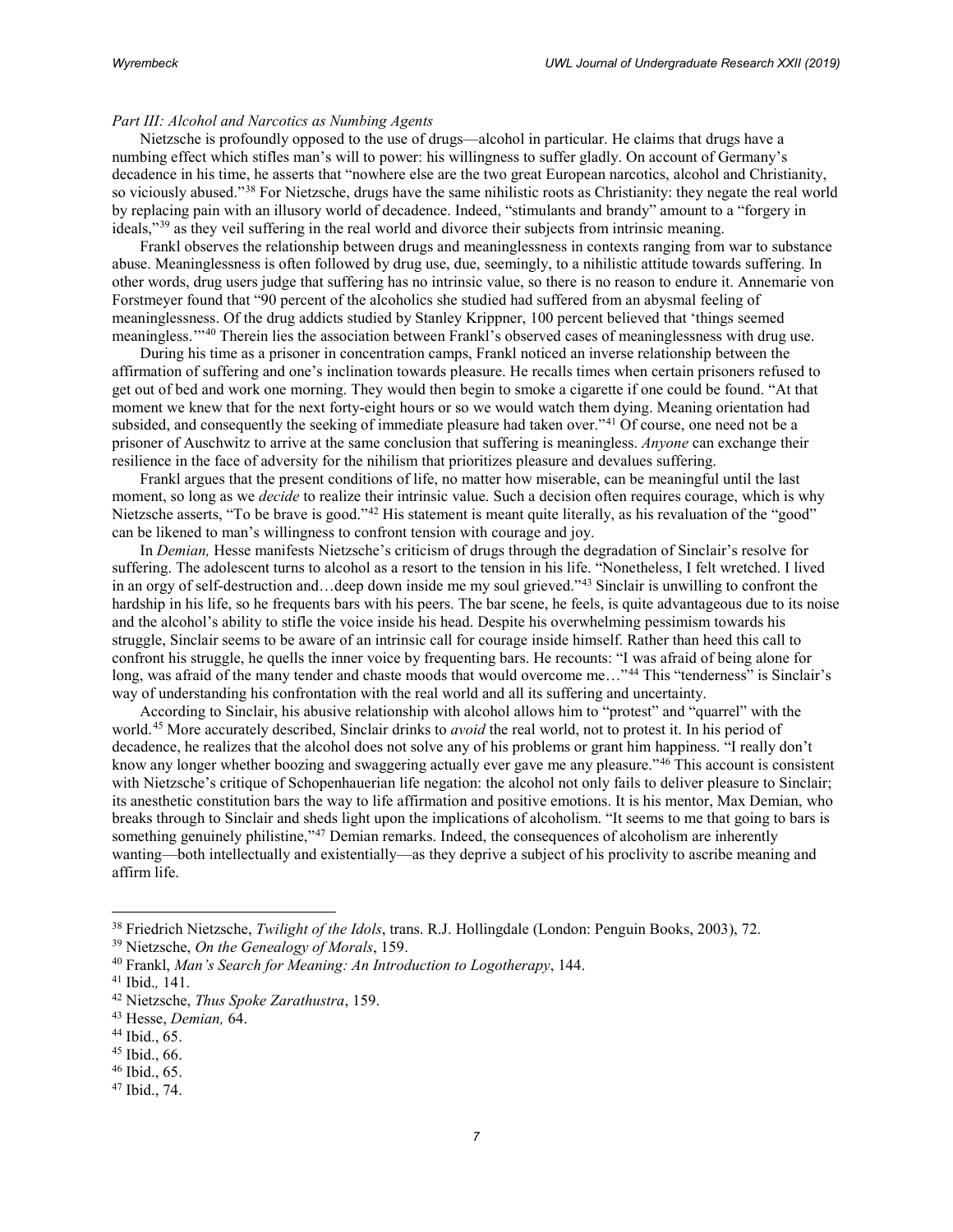Let me say, in the defense of Nietzsche's criticism of alcoholic nihilism, that his solution is not as radical as it may seem. By no means does Nietzsche suggest an absolute prohibition of alcohol, as this would be unreasonable, and perhaps unhelpful. Instead, Nietzsche recognizes man's proclivity towards alcohol as something to be *monitored*, not eradicated. Through Zarathustra, Nietzsche explains that "whoever does not want to die of thirst among men must learn to drink out of all cups; and whoever would stay clean among men must know how to wash even with dirty water."[48](#page-7-0) Indeed, Nietzsche understands that a complete disavowal of alcohol is, at least, unreasonable. A better approach is to *limit* its capacity to negate the affirmation of suffering.

Bearing this in mind, let me offer another appeal for the moderation and not a complete prohibition of alcohol. Nietzsche's Zarathustra cautions us to recognize man's proclivity to *fatigue*. While we may wish to consistently realize the will to power in its maximum capacity, the choice to do so would neglect man's constitution: he requires rest, a reprieve from striving, lest he *collapse*. In a word, to effectively realize the will to power, Nietzsche calls us to "stand with relaxed muscles and unharnessed will" because an excess of "exertion" leads to destruction.[49](#page-7-1)

Aldous Huxley uses "soma" capsules in *Brave New World* to demonstrate the potential aftermath of an anesthetic evolution. He describes the mass-produced drug as "a creator of active euphoria as well as of the negative happiness that follows the release from anxiety and tension."<sup>[50](#page-7-2)</sup> The fictional drug is used by the masses to cope with the daily tedium and monotony of manual labor. For most people in the novel, the suffering of their jobs appears to lack meaning, so they use soma tablets to escape to an illusory world where life is easier. "Like religion, the drug had power to console and compensate, it called up visions of another, better world…"<sup>[51](#page-7-3)</sup> In a word, the soma tablets not only disavow suffering, they relinquish access to reality; in doing so, they negate *this* world.

Mustapha Mond, a powerful political figure, stands behind the World State and its commitment to the abolition of suffering and war through the administration of soma pills. "Christianity without tears—that's what *soma* is,"[52](#page-7-4) Mond explains. John "the Savage" is Mond's primary opponent of this conventional anesthetic, life-negating existence. John refuses to give in to the temptation of soma, due in part to the life-affirmative books to which he is exposed. Enlisting the words of Shakespeare, John argues that Mond's decadent vision of humanity is without meaning. "But the tears are necessary. Don't you remember what Othello said? 'If after every tempest came such calms, may the winds blow till they have wakened death.'"[53](#page-7-5) The esoteric language John uses is no coincidence: his life-affirmative attitude towards suffering is just as divergent as his literary background. Referring once more to Shakespeare, John tells Mond, "You just abolish the slings and arrows. It's too easy."[54](#page-7-6) The "slings and arrows," I have argued, are necessary components of an intrinsically valuable life. Abolishing them, Huxley offers, only stunts man's potential resolve.

During the time in which he wrote the novel, Huxley was suspicious of the rise of anesthetic drugs. Almost three decades after publishing *Brave New World*, Huxley admits he feels something graver than suspicion:

As things now stand, the tranquillizers may prevent some people from giving enough trouble, not only to their rulers, but even to themselves. Too much tension is a disease; but so is too little. There are certain occasions when we ought to be tense, when an excess of tranquillity (and especially of tranquillity imposed from the outside, by a chemical) is entirely inappropriate.<sup>[55](#page-7-7)</sup>

This paper validates Huxley's concern that too much "tranquility" is not only unhealthy, it is *decadent*. That is, the absence of suffering disavows the claim to meaning, since meaning requires a foothold in tension. What is more, the chemical means with which many people today confront the tension of life are counterproductive, as they stifle potential growth. Their use cannot coexist with an intrinsically valuable life, at least in practice. That is, the affirmation of life, as I have defined it, *requires* us to embrace life's hardship and not to mitigate or negate its significance. Huxley fears the readily available supply of anesthetics may be man's undoing, as there seems to be an inclination towards *prescriptiv*e solutions. He warns, "There can be no doubt that, if tranquillizers could be bought as easily and cheaply as aspirin, they would be consumed…by the scores and hundreds of billions. And a good, cheap stimulant would be almost as popular."[56](#page-7-8) Indeed, Huxley's prediction is not only accurate, it is *uncannily* true and timely.

<span id="page-7-1"></span><span id="page-7-0"></span><sup>48</sup> Nietzsche, *Thus Spoke Zarathustra*, 254.

<span id="page-7-2"></span><sup>&</sup>lt;sup>50</sup> Aldous Huxley, *Brave New World Revisited*, (New York: First Perennial Classics, 2000), 74.

<span id="page-7-3"></span><sup>51</sup> Ibid., 70.

<span id="page-7-4"></span><sup>52</sup> Aldous Huxley, *Brave New World*, (New York: First Perennial Classics, 1998), 238.

<span id="page-7-5"></span><sup>53</sup> Ibid.

<span id="page-7-6"></span><sup>54</sup> Ibid.

<span id="page-7-7"></span><sup>55</sup> Huxley, *Brave New World Revisited*, 76.

<span id="page-7-8"></span><sup>56</sup> Ibid., 75-76.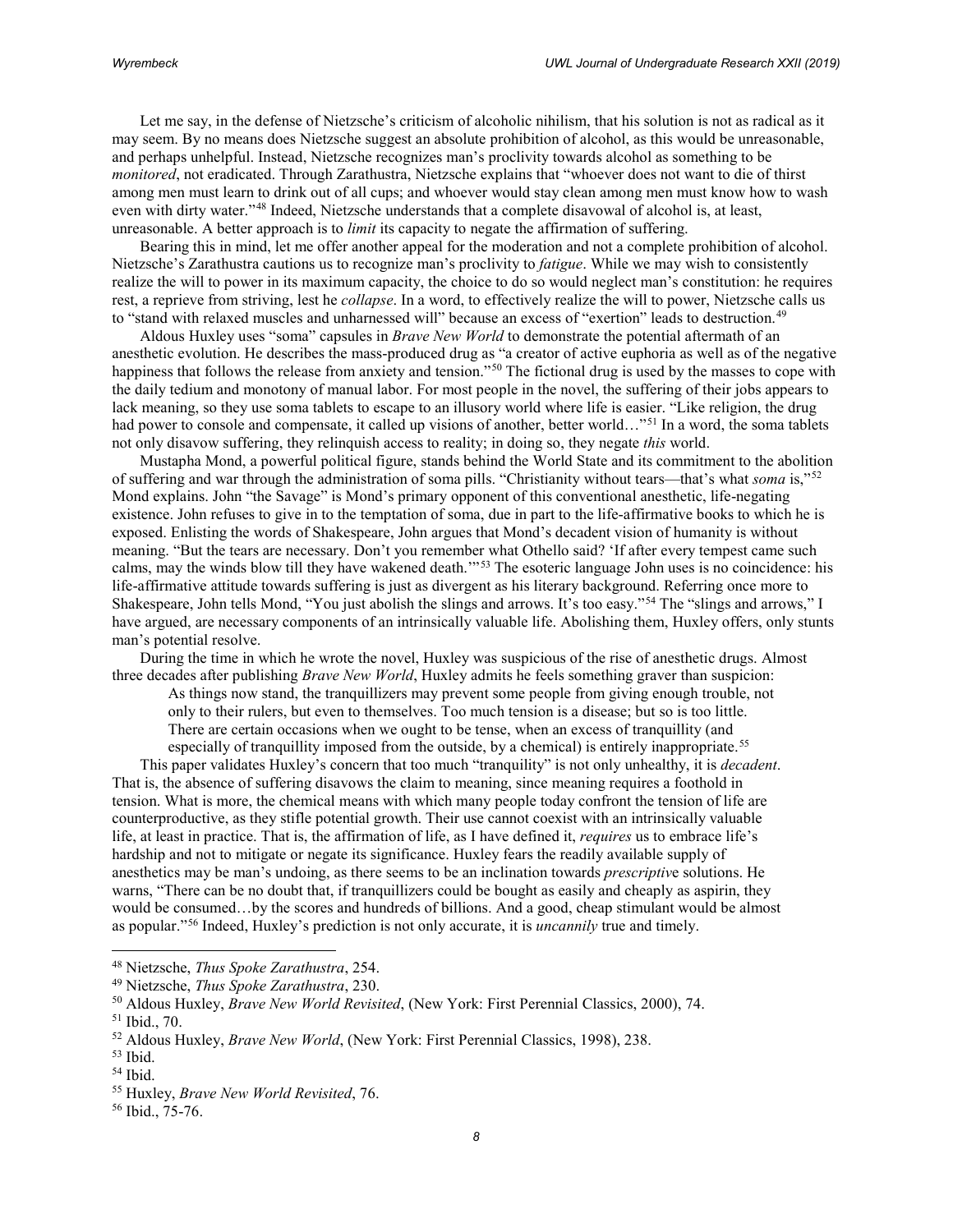Today's prevailing campaign to legalize recreational marijuana use is not so different, it seems, from Huxley's soma-induced dystopia. In my view, the hallucinogenic nature of cannabis is life-negating in the same way as Christianity's emphasis on Heaven. The hallucinogenic state is reducible, like Heaven, to the aversion of earthly suffering. The consequences of its recreational use render its users nihilistic, at least in practice, because it divorces the experience of suffering from reality.

#### *Part IV: Prognosis and Potential Solution*

Nietzsche's most paramount claim regarding earthly suffering is that we should embrace it as an end by itself, no matter the consequence. In a word, suffering is *at least* a useful part of the human condition because it allows us to strengthen our will to power. Nietzsche advances this contention and argues that suffering is much more than a tool. If life has intrinsic value, and suffering is part of life, then the will to power *desires* tension as a part of the human experience.

The use and evolution of drugs have soared since Nietzsche's time. Today, it is commonplace to use drugs as substitutions for real solutions. To my mind, Nietzsche's criticism of anesthetic, illusory nihilism is not only accurate, it is *deadly*. The aftermath of the last century's habitual denervation through drugs cannot be overstated. I have referred to several literary manifestations of life-negation and decadence in this paper, all of which address the consequences of avoiding suffering. Let me say that my evaluation of these fictional works should not be taken lightly due to their literary nature. As far as I can tell, the real world is not so easily divorced from these fictions. Indeed, the resemblance between Huxley's soma pills and our real-world narcotics and anesthetics is uncanny. The One Ring's power of anonymity is akin to the deceptive facelessness of social media. By my account, these literary settings are not so different from our world. Nietzsche brings my warning to bear when he speaks of his "last man."

Nietzsche describes him as someone who "makes everything small." The last man is Nietzsche's greatest fear: he is the mass of men who flee from suffering, danger, and tension—from *meaning*. In consequence of his existential constitution, "His race is as ineradicable as the flea-beetle; the last man lives longest."<sup>[57](#page-8-0)</sup> The appeal of the last man is his "happiness," his great comfort. "They have left the regions where it was hard to live, for one needs warmth."<sup>[58](#page-8-1)</sup> In response to the overwhelming appeal of the last man, Nietzsche gives us his "overman" for which to strive.

The overman *relishes* the path to danger—to suffering. He even "hunts" for challenges and conflict, for worthy opponents of his will. "Your wildcats must first turn into tigers…for the good hunter shall have good hunting."[59](#page-8-2) Filled with tension and conflict, the overman's path is meant to be dangerous. As such, Nietzsche encourages cheerfulness and laughter to make the task of affirming life bearable. Man will eventually collapse under the weight of *too much* tension. We can enhance our will to power, then, by *happily* accepting the duty to affirm life. It is Camus who tells us that we "must imagine Sisyphus happy." So, too, must we embrace our own boulder—our own pain—with gladness.

Nietzsche calls us to greet danger and suffering with joy, with reverence—to feel "happiness where others find their destruction."[60](#page-8-3) We are encouraged to view hardship as a "privilege" to exercise our will to power. In that sense, Nietzsche does not necessarily prioritize victories, but *war*. [61](#page-8-4) Consider Nietzsche's call to danger and suffering as the ultimate affirmation of life and meaning itself. For the sake of brevity, we will conclude with Nietzsche's most germane advice: to "*live dangerously!* Build your cities on the slopes of Vesuvius!"<sup>[62](#page-8-5)</sup>

## **REFERENCES**

- Catholic Church, "Heaven," in the *Catechism of the Catholic Church*, 2nd ed. (Vatican City: Libreria Editrice Vaticana, 1997).
- Frankl, Victor E. *Man's Search for Meaning: An Introduction to Logotherapy*, trans. Ilse Lasch (Boston, MA: Beacon Press, 1992), 144-151.

<span id="page-8-0"></span><sup>57</sup> Nietzsche, *Thus Spoke Zarathustra*, 129.

<span id="page-8-1"></span><sup>58</sup> Ibid.

<span id="page-8-3"></span><span id="page-8-2"></span><sup>59</sup> Ibid.*,* 256. 60 Friedrich Nietzsche, *The Antichrist*, in *The Portable Nietzsche*, trans. Walter Kaufmann (New York: Viking Press, 1982), 645.

<span id="page-8-4"></span><sup>61</sup> Reginster, *The Affirmation of Life: Nietzsche on Overcoming Nihilism,* 137.

<span id="page-8-5"></span><sup>62</sup> Nietzsche, *The Gay Science*, 228.